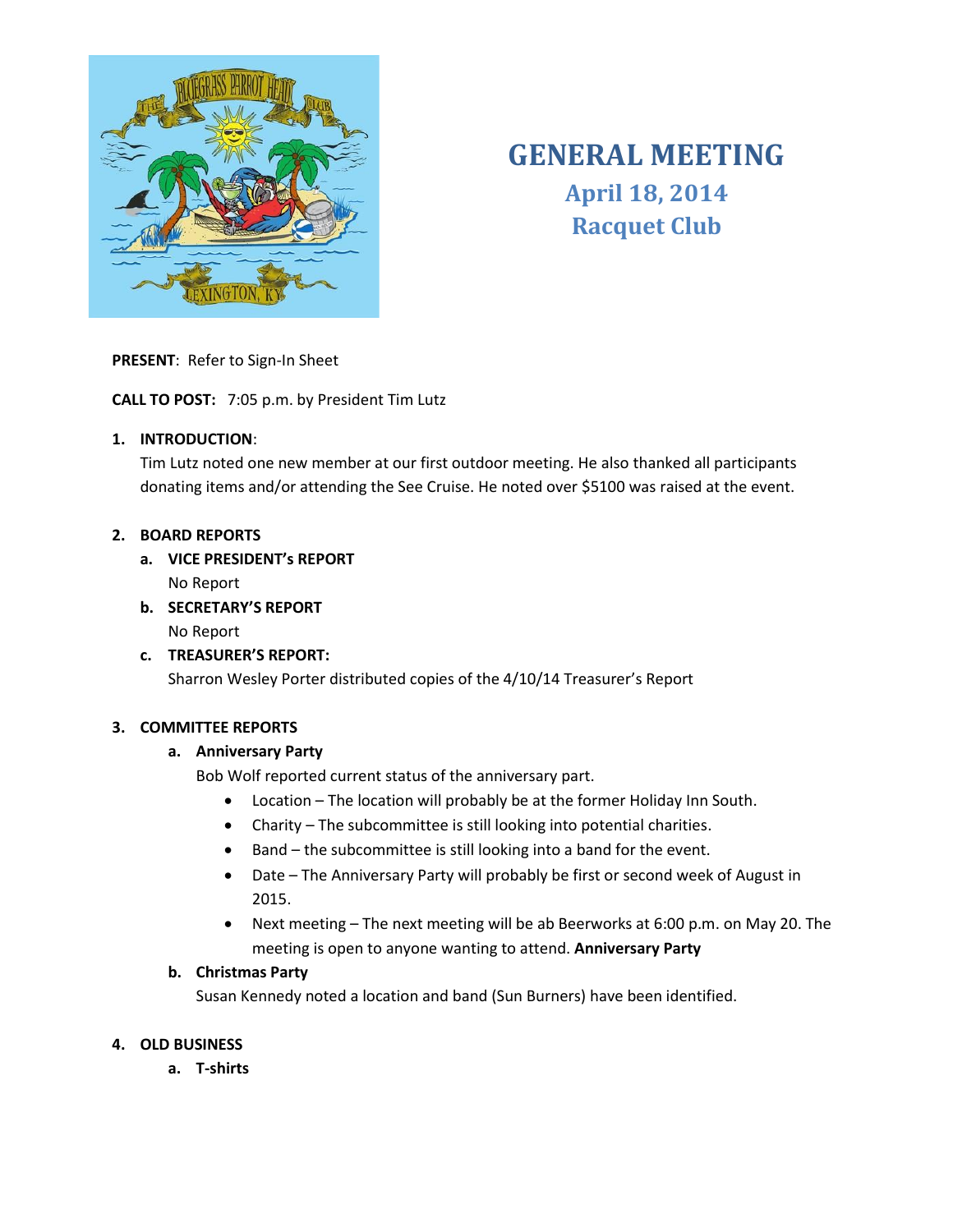T-Shirts with the new log were distributed. Another order will be placed in a couple of weeks.

## **b. Concert**

Bus - The Club is currently taking money and sign-ups for the bus. Sign-up sheet is available for participants wanting to ride the bus. Deadline for payment will be at the next meeting. Tickets – Club tickets are being mailed out at the end of this month or first of next month. They will be available at the next meeting.

#### **c. Legends Game**

Tim Lutz announced that tickets have been ordered for the July 24 baseball game. They will be available to purchase and sell at next month's meeting.

# **d. Florence Freedom**

The original plan to buy the \$24-27 tickets as a group with the Cincinnati Parrot Head Club (CHPHC) has been tabled. Tim Lutz informed the CHPHC he would obtain a consensus of our Club. He noted the \$27 ticket includes ticket, food, and non-alcoholic beverage. A sign-up sheet will be provided at next month's meeting. If we have enough interest, a bus may be considered for the trip.

## **e. See Cruise**

Teresa Thomas thanked the Club for their support of the See Cruise including donations, participation and workers at the event. She expressed her appreciation for our support to those with low and impaired vision. She distributed discount cards for Village Host Pizza. Once activated, the user will receive 3% off of their bill and 5% will go towards the Council of the Blind.

# **5. MAY CHARITY**

The May charity is Multiple Sclerosis (MS). A walk team for BGPHC has been established at the MS website for the May 31 walk (1 mile and miles). Members can go to the MS website [\(www.walkmsky.org\)](http://www.walkmsky.org/) to sign up as a walker or a virtual (financial contribution) walker. The MS representative requested that the BGPHC team dress in parrot head attire.

# **6. PANAMA CITY RENDEZ VOUS**

Sharron Wesley Porter distributed badges for members attending the Rendez Vous. Approximately 50 members have registered. Suggested events:

- Thursday night Interested members meeting at Sharkey's at 6:00.
- Friday at 11:00 "Meet and Greet" at Margaritaville. Participants were asked to wear their club t-shirts.
- Friday night Wear "Friends of Conch Republic" (FOCR) tshirts.

# **7. UPCOMING MEETINGS**

- Happy Hour The May Happy Hour is May 6 at Shamrock's on Patchen Drive on their patio.
- Board Meeting The May Board meeting will be May 8 at Logan's on Pavilion Way in Hamburg